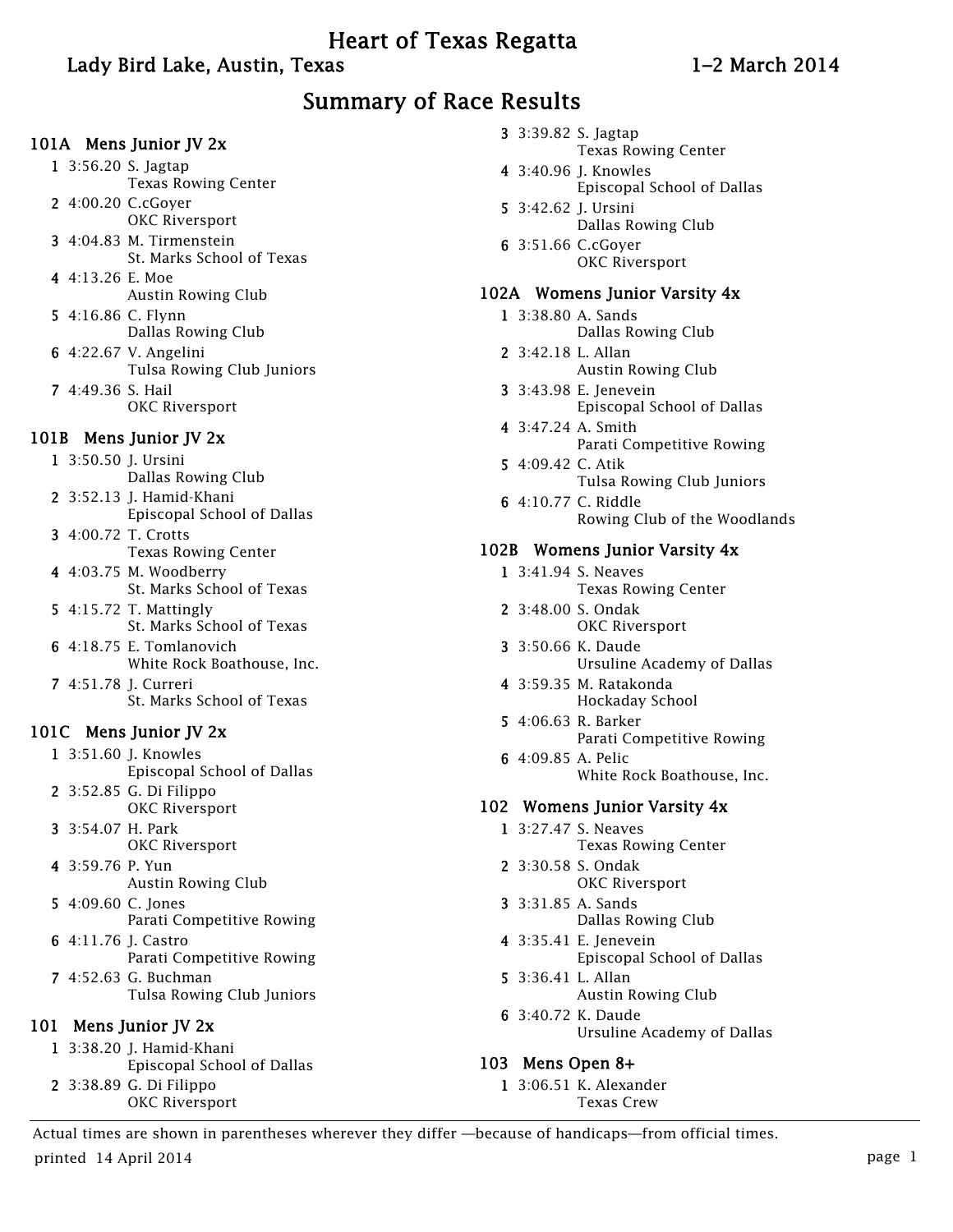- 2 3:10.97 A. Reinfeld
- Austin Rowing Club 3 3:15.67 B. Dunai
	- Texas A&M Crew
- 4 3:20.71 S. Curren Baylor Crew
- 5 3:23.66 E. Lang Texas Crew
- 6 3:28.08 J. Vinson Texas A&M Crew

# 104.1 Womens Masters A–C 1x

- 1 4:16.30 K. Wilson (4:23.50) Texas Rowing Center
- 2 4:30.06 A. Wessel (4:30.26) Austin Rowing Club
- 3 4:53.15 J. Hamilton (4:56.75) Austin Rowing Club
- 4 5:03.38 A. Joyner (5:03.78) Austin Rowing Club

# 104.2 Womens Masters D–J 1x

- 1 4:11.40 K. Elting (4:24.60) Dallas Rowing Club
- 2 4:26.90 G. Tomaseski (4:40.10) Dallas Rowing Club
- 3 5:00.47 P. Pierce (5:36.57) Texas Rowing Center

#### 105A Mens Junior Varsity 2x

- 1 3:34.60 V. Sands Dallas Rowing Club
- 2 3:35.88 L. Hudspeth St. Marks School of Texas
- 3 3:36.54 K. Conti-McKerrihan Texas Rowing Center
- 4 3:38.82 L. Herrick Episcopal School of Dallas
- 5 3:40.20 B. Eastwick Parati Competitive Rowing
- 6 3:44.10 A. McKenna St. Marks School of Texas 7 4:08.71 M. Zajac
	- OKC Riversport

# 105B Mens Junior Varsity 2x

- 1 3:40.90 B. Tilden Dallas Rowing Club 2 3:45.56 J. Puzz
	- Parati Competitive Rowing
- 3 3:49.22 D. Taylor St. Marks School of Texas
- 4 3:51.59 H. Burger Rowing Club of the Woodlands 5 3:54.72 E. Wierenga
- OKC Riversport

6 3:57.96 C. Antonacci Tulsa Rowing Club Juniors

# 105C Mens Junior Varsity 2x

- 1 3:41.70 J. Stener Episcopal School of Dallas
- 2 3:48.11 D. Reinis Austin Rowing Club
- 3 3:51.76 J. Stover Texas Rowing Center
- 4 3:53.82 T. Rohrich St. Marks School of Texas
- 5 3:55.46 T. Johnston White Rock Boathouse, Inc.
- 6 4:07.86 P. Portillo White Rock Boathouse, Inc.
- 7 4:16.17 F. Schad Tulsa Rowing Club Juniors

# 105 Mens Junior Varsity 2x

- 1 3:25.10 J. Puzz Parati Competitive Rowing
- 2 3:26.26 J. Stener Episcopal School of Dallas
- 3 3:28.60 V. Sands Dallas Rowing Club
- 4 3:29.04 L. Hudspeth St. Marks School of Texas
- 5 3:31.43 B. Tilden Dallas Rowing Club
- 6 3:41.07 D. Reinis Austin Rowing Club

# 106A Womens Junior JV 4x

- 1 3:43.57 X. Yousey OKC Riversport
- 2 3:58.92 S. Coleman Texas Rowing Center
- 3 4:06.76 C. Noble Hockaday School
- 4 4:07.98 S. Stephanos Austin Rowing Club
- 5 4:10.63 K. Bywaters White Rock Boathouse, Inc.
- 6 4:25.23 J. Wedell Ursuline Academy of Dallas

# 106B Womens Junior JV 4x

- 1 3:58.40 C. Patterson Ursuline Academy of Dallas
- 2 4:01.34 G. Foulkrod Austin Rowing Club
- 3 4:03.56 E. Michel Hockaday School
- 4 4:03.90 M. Wilfong OKC Riversport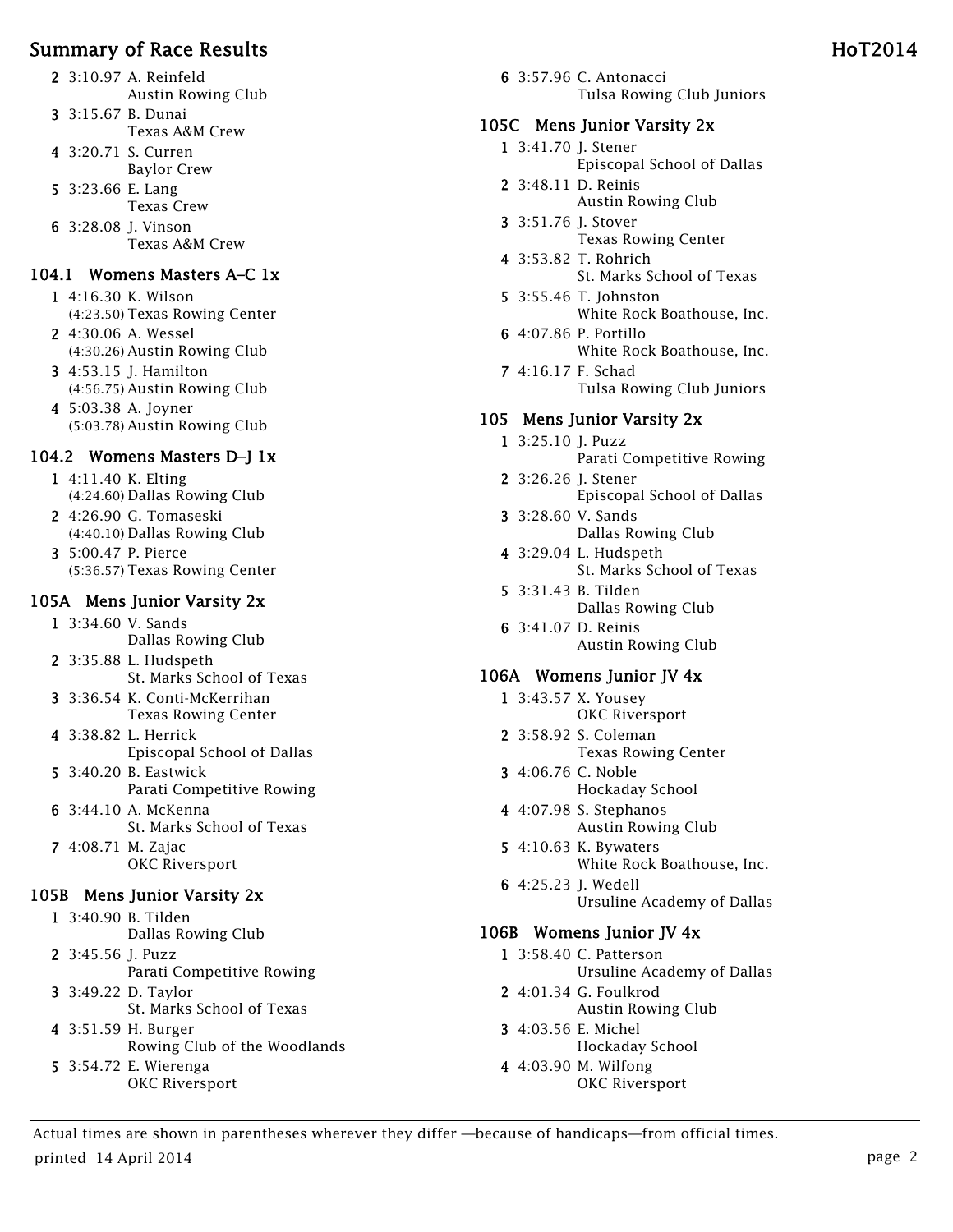- 5 4:07.00 S. Goetz Dallas Rowing Club 6 4:17.50 K. Eimer
	- Texas Rowing Center

#### 106C Womens Junior JV 4x

- 1 3:47.70 C. Childs Texas Rowing Center
- 2 3:48.98 S. Criswell Austin Rowing Club
- 3 3:49.98 J. Ciocca OKC Riversport
- 4 3:51.49 L. Whitsell Texas Rowing Center
- 5 4:04.39 E. Schell Ursuline Academy of Dallas

#### 106 Womens Junior JV 4x

- 1 3:33.34 X. Yousey OKC Riversport
- 2 3:38.27 C. Childs Texas Rowing Center
- 3 3:41.74 C. Patterson Ursuline Academy of Dallas
- 4 3:42.45 S. Criswell Austin Rowing Club
- 5 3:44.44 S. Coleman Texas Rowing Center
- 6 3:50.24 G. Foulkrod Austin Rowing Club

## 107 Womens Novice 8+

- 1 3:22.86 L. Britt University of Texas Austin
- 2 3:29.52 B. Baker University of Texas Austin
- 3 3:54.28 B. Findley Austin Rowing Club
- 4 3:59.58 S. Longe St. Edwards University Rowing Club
- 5 4:01.03 E. Ginsberg Texas A&M Crew
- 6 4:11.14 A. Magness Texas Crew
- 7 4:55.24 K. White Baylor Crew

## 108 Womens Masters Lightweight 1x

- 1 4:02.58 N. Middleman (4:26.58) Dallas Rowing Club
- 2 4:12.80 S. Cochrane (4:14.80) Texas Rowing Center
- 3 4:17.25 K. Egner (4:17.35) Austin Rowing Club
- 4 4:36.01 M. Horn (5:00.01) Dallas Rowing Club

RFT 4:57.43 V. Vieiro (5:26.33) Texas Rowing Center

#### 109.1 Mens Masters A–B 2x

- 1 3:29.50 M. Hartwell (3:31.70) Tulsa Rowing Club Juniors
- 2 3:33.21 R. Schiller (3:34.61) Austin Rowing Club
- 3 3:41.33 R. Singh (3:41.83) Greater Houston Rowing Club

#### 109.2 Mens Masters C–D 2x

- 1 3:29.20 J. Macfarlane (3:39.70) Bay Area Rowing Club of Houston
- 2 3:38.76 J. Schrick (3:49.26) Rowing Club of the Woodlands
- 3 4:01.84 B. Snook (4:12.34) Bay Area Rowing Club of Houston

#### 109.3 Mens Masters E 2x

- 1 3:31.80 R. Lynch (3:51.20) Texas Rowing Center
- 2 3:47.62 D. Simmer (4:05.82) Austin Rowing Club
- 3 3:50.21 O. Laurence (4:09.61) Austin Rowing Club
- 4 3:52.28 G. McMenamin (4:13.08) Texas Rowing Center
- 5 3:59.14 j. vieiro (4:19.94) Texas Rowing Center
- 6 4:06.77 S. Brinkman (4:24.97) Texas Rowing Center
- 7 4:08.09 J. Whelan (4:24.99) Texas Rowing Center

#### 109.4 Mens Masters F–J 2x

- 1 3:11.50 M. Morschauser (3:46.10) Dallas Rowing Club
- 2 3:18.90 M. Watts (3:48.50) Texas Rowing Center
- 3 3:31.15 J. Vorhies (4:14.85) Dallas Rowing Club
- 4 3:54.92 R. Colomo (4:21.42) Ft. Worth Rowing Club, Inc.
- 5 4:25.01 S. Phillips (4:51.51) Ft. Worth Rowing Club, Inc.

#### 110A Womens Junior Novice 4x

- 1 3:55.50 E. Royal Founders Rowing Club
- 2 4:04.96 D. Garrett OKC Riversport
- 3 4:18.03 D. Jones Austin Rowing Club
- 4 4:23.31 A. Pineda Rowing Club of the Woodlands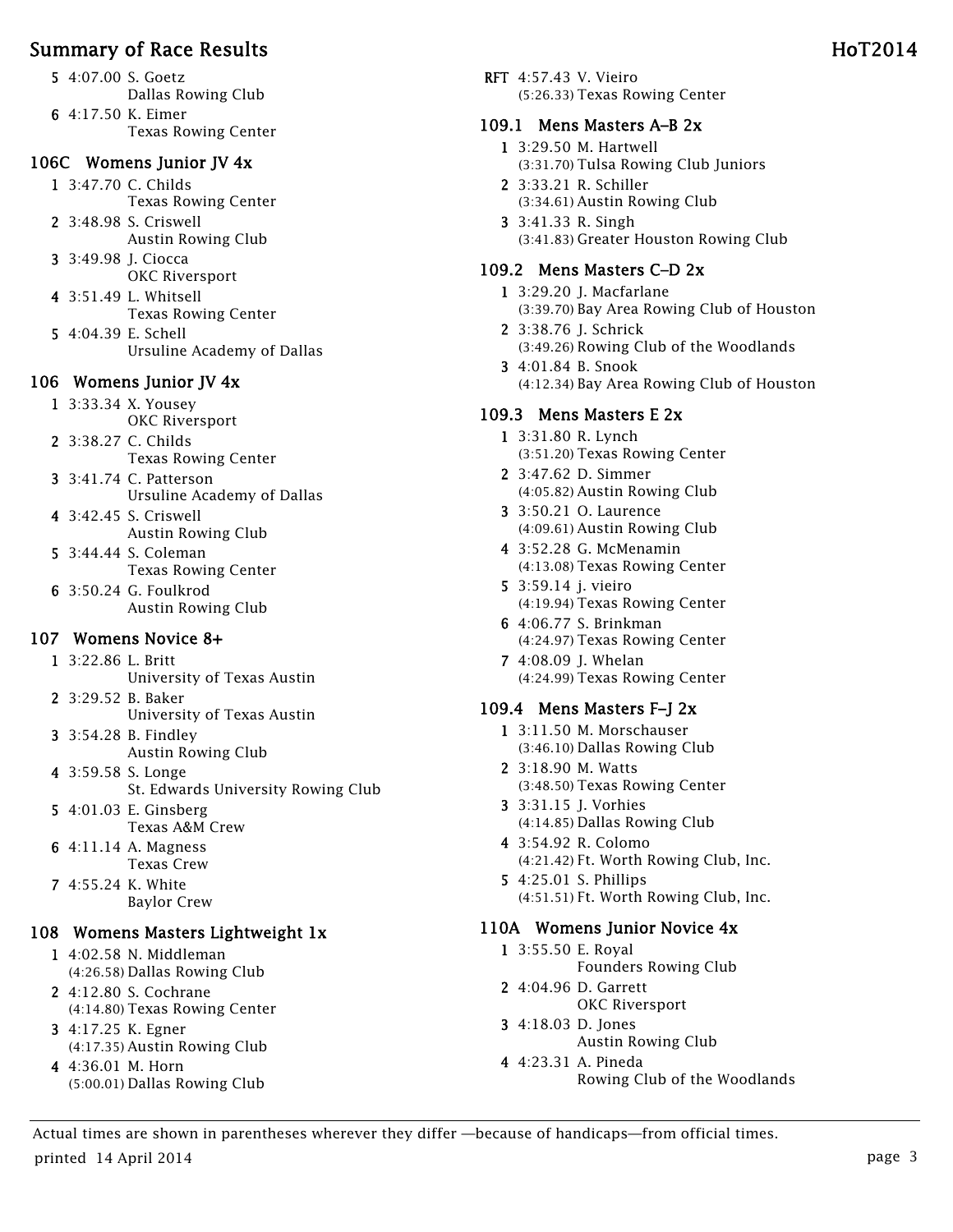- 5 4:34.56 L. Carlson White Rock Boathouse, Inc.
- 6 4:41.14 I. Tomlinson
	- Texas Rowing Center
- 7 5:18.84 M. Wood Ursuline Academy of Dallas

#### 110B Womens Junior Novice 4x

- 1 4:12.80 E. Jones Dallas Rowing Club
- 2 4:15.59 M. Ayres Texas Rowing Center
- 3 4:24.62 C. Van Essen Austin Rowing Club
- 4 5:17.12 Z. Latham Tulsa Rowing Club Juniors
- 5 6:41.90 S. Hollis Texas Rowing Center
- 6 7:28.90 K. Schwartzhoff Austin Rowing Club

#### 110C Womens Junior Novice 4x

- 1 4:00.40 D. Devlyn Texas Rowing Center
- 2 4:14.18 K. Popolo Ursuline Academy of Dallas
- 3 4:23.08 K. Keough Hockaday School
- 4 4:31.18 Z. McMillan OKC Riversport
- 5 4:38.21 K. Reinis Austin Rowing Club
- 6 5:06.68 B. Hodge White Rock Boathouse, Inc.

## 110 Womens Junior Novice 4x

- 1 3:46.80 E. Royal Founders Rowing Club
- 2 3:48.08 D. Devlyn Texas Rowing Center
- 3 3:56.99 E. Jones Dallas Rowing Club
- 4 3:57.99 D. Garrett OKC Riversport
- 5 4:01.84 M. Ayres Texas Rowing Center
- 6 4:09.46 K. Popolo Ursuline Academy of Dallas

#### 111A Mens Novice 4+

- 1 3:42.00 P. Duchala Texas Crew
- 2 3:49.16 T. Hamburger Tulsa Rowing Club Juniors
- 3 4:04.44 E. Jahn Rice University Rowing Club
- 4 4:10.91 J. Montgomery Austin Rowing Club
- 5 4:14.03 S. Lavender Texas Crew
- 6 4:33.38 R. Swingle Texas A&M Crew
- 7 4:40.03 J. De Luna St. Edwards University Rowing Club

#### 111B Mens Novice 4+

- 1 3:49.10 M. Lindgren Texas Crew
- 2 3:55.16 B. Bradford Austin Rowing Club
- 3 4:06.99 S. Crenshaw Texas A&M University at Galveston
- 4 4:09.78 J. Andrews Texas Rowing Center
- 5 4:24.96 C. Atik Tulsa Rowing Club Juniors
- 6 4:28.63 J. Brown Texas A&M Crew

#### 111 Mens Novice 4+

- 1 3:38.20 P. Duchala Texas Crew
- 2 3:43.97 M. Lindgren Texas Crew
- 3 3:44.41 T. Hamburger Tulsa Rowing Club Juniors
- 4 3:51.99 B. Bradford Austin Rowing Club
- 5 3:55.61 E. Jahn Rice University Rowing Club
- 6 4:05.06 S. Crenshaw Texas A&M University at Galveston

#### 112A Mens Junior Novice 1x

- 1 4:11.60 J. Ursini
	- Dallas Rowing Club
- 2 4:22.88 M. Genovesi Texas Rowing Center
- 3 4:24.34 W. Alexander Bay Area Rowing Club of Houston
- 4 4:29.34 J. Maguire Austin Rowing Club
- 5 4:57.94 S. Mintz Austin Rowing Club
- 6 6:03.88 P. McWatters St. Marks School of Texas

#### 112B Mens Junior Novice 1x

- 1 4:24.65 M. Robinson Dallas Rowing Club
- 2 4:30.74 G. Hendrix Texas Rowing Center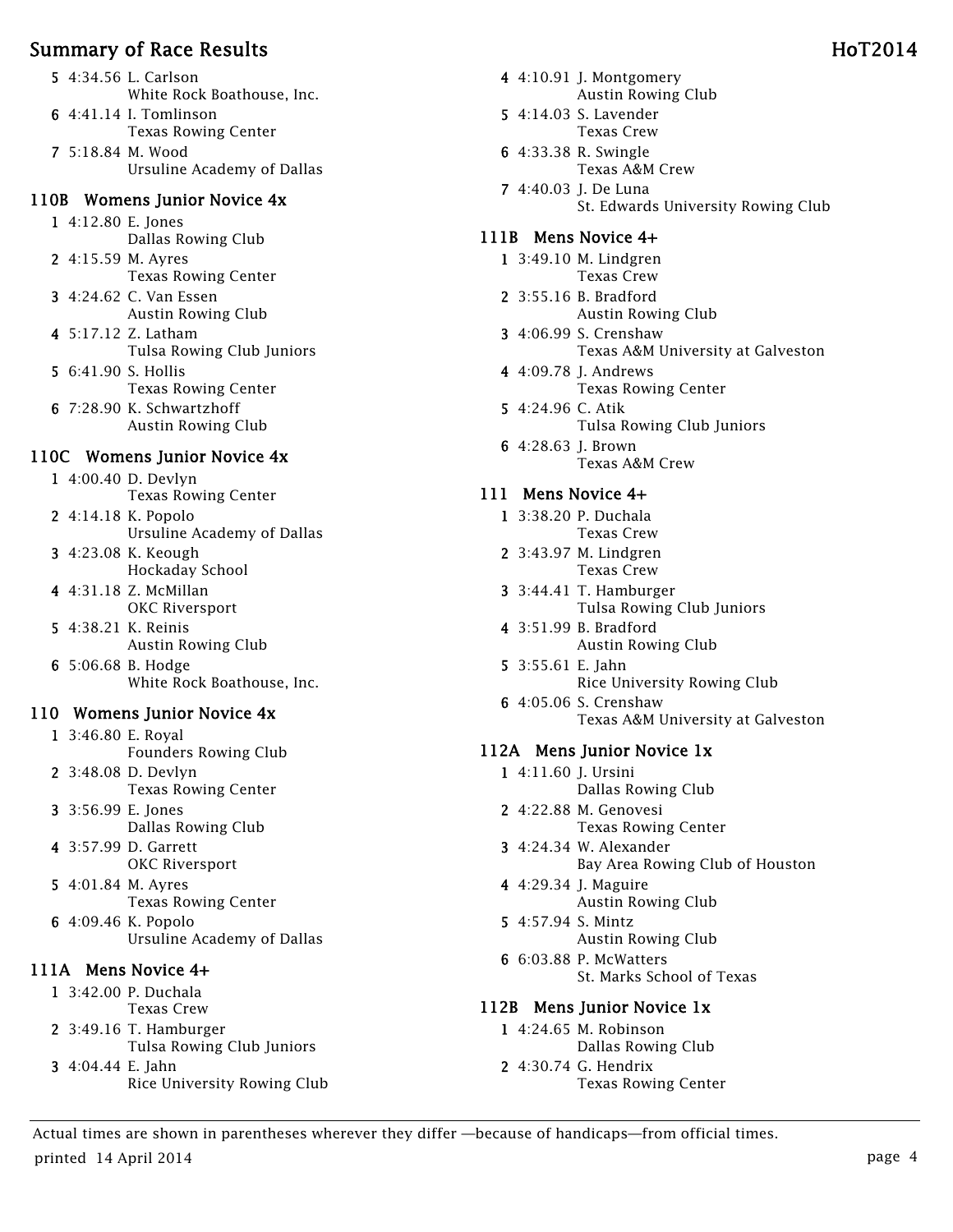- 3 4:45.44 F. Lowden Austin Rowing Club
- 4 4:47.41 E. Prince Texas Rowing Center
- 5 4:58.56 J. Tombari Rowing Club of the Woodlands
- 6 5:00.27 R. Bird Rowing Club of the Woodlands

## 112C Mens Junior Novice 1x

- 1 4:16.60 S. Maguire Austin Rowing Club
- 2 4:23.22 B. Bell Austin Rowing Club
- 3 4:30.85 M. Richardson Bay Area Rowing Club of Houston
- 4 4:33.72 C. Hayden Rowing Club of the Woodlands
- 5 4:51.79 A. Blinn St. Marks School of Texas 6 5:00.35 N. Gies
	- Episcopal School of Dallas

## 112 Mens Junior Novice 1x

- 1 4:05.76 S. Maguire Austin Rowing Club
- 2 4:06.30 B. Bell Austin Rowing Club
- 3 4:08.86 J. Ursini Dallas Rowing Club
- 4 4:11.85 M. Genovesi Texas Rowing Center
- 5 4:17.12 G. Hendrix Texas Rowing Center
- 6 4:24.73 M. Robinson Dallas Rowing Club

# 113A Womens Junior Varsity 2x

- 1 3:59.80 A. Sands Dallas Rowing Club
- 2 4:01.98 K. Brewer Texas Rowing Center
- 3 4:08.61 k. playfair Austin Rowing Club 4 4:16.80 J. Stumpf
	- White Rock Boathouse, Inc.
- 5 4:34.33 C. Atik Tulsa Rowing Club Juniors

# 113B Womens Junior Varsity 2x

- 1 3:59.72 A. Lange OKC Riversport 2 4:03.35 A. Smith
- Parati Competitive Rowing
- 3 4:10.63 T. Toudouze Founders Rowing Club
- 4 4:12.57 L. Allan Austin Rowing Club
- 5 4:14.91 K. Daude Ursuline Academy of Dallas
- 6 4:15.54 M. Hruska Greater Houston Rowing Club
- 7 4:37.57 C. Riddle Rowing Club of the Woodlands

#### 113C Womens Junior Varsity 2x

- 1 3:57.50 C. Turner Founders Rowing Club
- 2 4:01.29 E. Jenevein Episcopal School of Dallas
- 3 4:07.00 S. Ondak OKC Riversport
- 4 4:12.19 A. Cantu Dallas Rowing Club
- 5 4:32.44 M. Ratakonda Hockaday School
- 6 4:39.91 M. Moon Tulsa Rowing Club Juniors
- 7 4:44.44 B. Ruffing White Rock Boathouse, Inc.

## 113 Womens Junior Varsity 2x

- 1 3:44.60 C. Turner Founders Rowing Club
- 2 3:45.68 A. Sands Dallas Rowing Club
- 3 3:46.78 A. Lange OKC Riversport
- 4 3:47.69 K. Brewer Texas Rowing Center
- 5 3:53.43 E. Jenevein Episcopal School of Dallas
- 6 3:56.54 A. Smith Parati Competitive Rowing

## 114A Mens Junior JV 4x

- 1 3:31.00 S. Hail OKC Riversport
- 2 3:41.16 P. Yun Austin Rowing Club
- 3 3:46.72 N. Eastwick Parati Competitive Rowing
- 4 3:47.25 T. Mattingly St. Marks School of Texas
- 5 4:17.71 J. Prutsman OKC Riversport

## 114B Mens Junior JV 4x

- 1 3:22.40 C. Boisfontaine Episcopal School of Dallas
- 2 3:24.93 A. Best OKC Riversport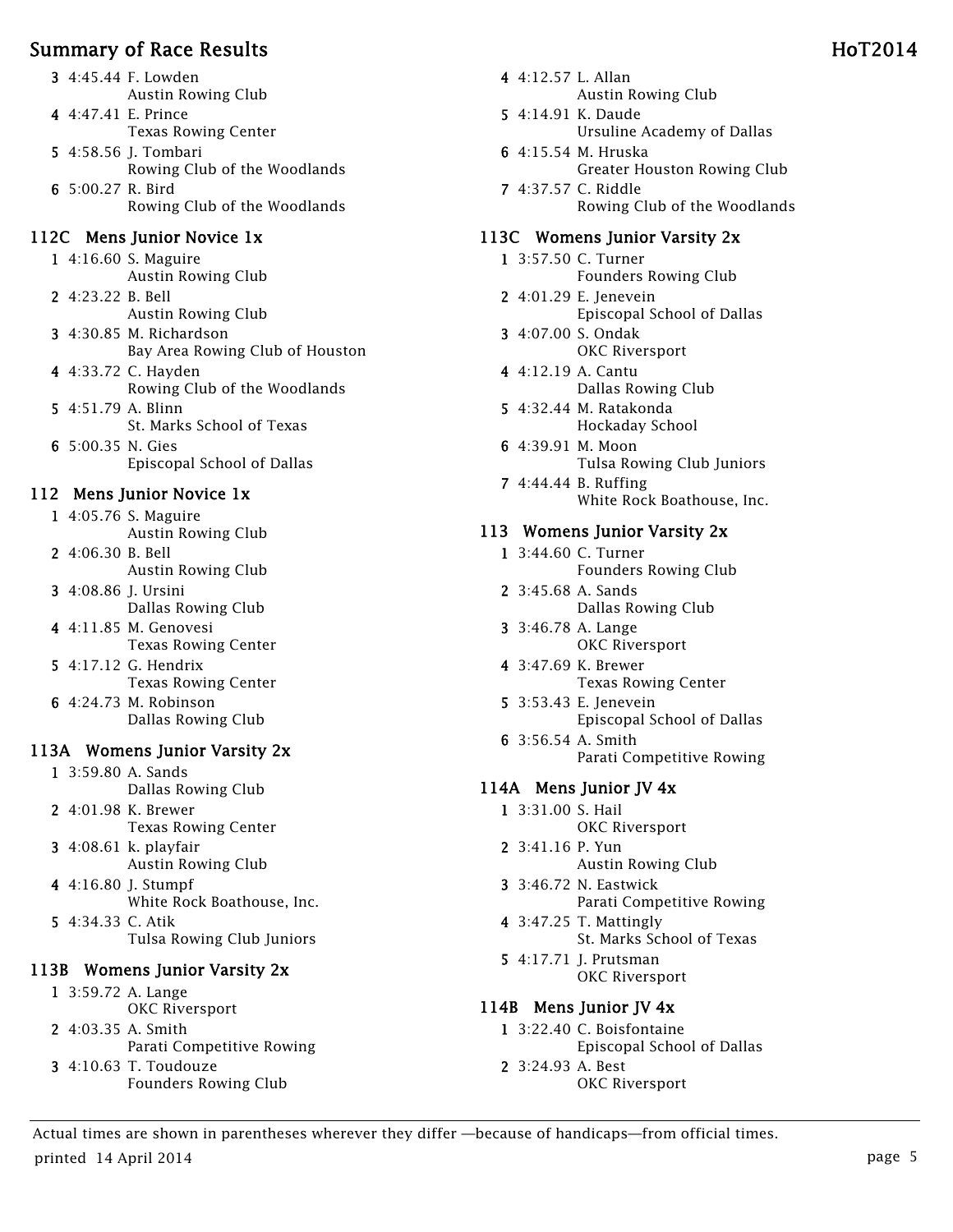- 3 3:27.84 K. Hastings
	- Texas Rowing Center
- 4 3:35.34 A. Brockie Dallas Rowing Club
- 5 3:50.31 N. Koecher St. Marks School of Texas

# 114C Mens Junior JV 4x

- 1 3:25.97 G. Di Filippo OKC Riversport
- 2 3:28.38 R. Rice Texas Rowing Center
- 3 3:33.35 M. Tirmenstein St. Marks School of Texas
- 4 3:40.50 V. Angelini Tulsa Rowing Club Juniors
- 5 3:57.66 G. Allan Tulsa Rowing Club Juniors

# 114 Mens Junior JV 4x

- 1 3:19.10 A. Best
- OKC Riversport 2 3:20.12 G. Di Filippo
- OKC Riversport
- 3 3:21.09 C. Boisfontaine Episcopal School of Dallas
- 4 3:22.70 S. Hail OKC Riversport
- 5 3:33.26 P. Yun Austin Rowing Club
- 6 3:34.23 R. Rice Texas Rowing Center

# 115 Womens Open 8+

- 1 3:25.65 L. Allan Austin Rowing Club
- 2 3:27.01 L. Britt University of Texas Austin
- 3 3:31.42 H. Anderson University of Central Oklahoma
- 4 3:34.71 B. Baker University of Texas Austin
- 5 3:38.53 C. Timmerman Texas Rowing Center
- 6 3:44.04 D. Brandon Texas A&M Crew
- 7 3:56.29 A. Greenwell Baylor Crew

# 116 Mens Masters Lightweight 1x

- 1 3:46.60 M. Hartwell (3:47.80) Tulsa Rowing Club Juniors
- 2 3:50.32 J. Nicot (4:11.32) Texas Rowing Center
- 3 3:55.42 W. Crawford (4:31.52) Texas Rowing Center
- 4 4:07.72 s. forrest (4:18.72) Texas Rowing Center
- 5 4:11.83 D. Kerth (4:30.03) Austin Rowing Club
- 6 4:46.82 S. Mast (4:54.92) Texas Rowing Center

# 117.1 Womens Masters A 2x

- 1 4:07.00 K. Egner (4:07.80) Austin Rowing Club
- 2 4:36.90 M. Morehead Tulsa Rowing Club Juniors

# 117.2 Womens Masters B 2x

- 1 3:55.00 K. Wilson (3:58.70) Texas Rowing Center
- 2 3:57.90 M. Maxwell (4:00.10) Greater Houston Rowing Club
- 3 4:20.68 M. Robinson (4:24.38) Texas Rowing Center
- 4 4:33.07 L. Austin (4:35.67) Austin Rowing Club
- 5 4:54.60 S. Hemphill (4:57.70) Austin Rowing Club

# 117.3 Womens Masters C 2x

- 1 4:05.70 C. Adams (4:11.90) Texas Rowing Center
- 2 4:21.40 J. Law (4:30.00) Bay Area Rowing Club of Houston
- 3 4:33.77 W. Haugan (4:42.37) Bay Area Rowing Club of Houston

# 117.4 Womens Masters D–J 2x

- 1 3:50.30 A. Molenaar (4:02.70) Dallas Rowing Club
- 2 4:36.00 G. Tomaseski (4:51.70) Dallas Rowing Club
- 3 4:40.25 C. Reedy (4:52.65) White Rock Boathouse, Inc.
- 4 4:47.02 V. Vieiro (5:10.52) Texas Rowing Center
- 5 4:47.86 L. Toudouze (5:01.36) Dallas Rowing Club

# 118A Mens Junior Varsity 4x

- 1 3:17.40 V. Sands
- Dallas Rowing Club 2 3:18.90 B. Eastwick Parati Competitive Rowing
- 3 3:22.84 B. Hill
	- Texas Rowing Center
- 4 3:26.27 D. Taylor St. Marks School of Texas
- 5 3:41.15 C. Foley Tulsa Rowing Club Juniors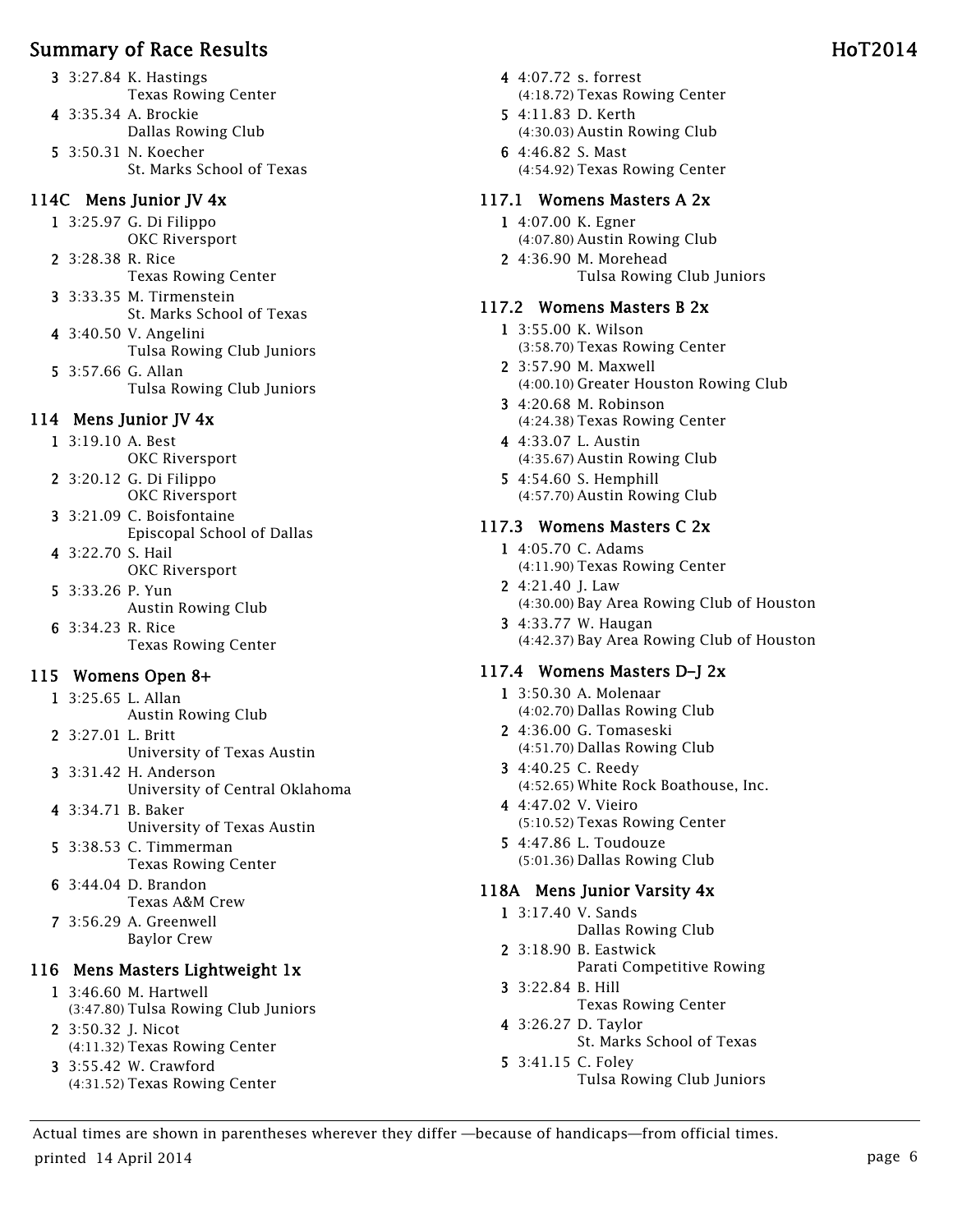6 3:48.05 S. Ervin Cambridge Crew

#### 118B Mens Junior Varsity 4x

1 3:14.70 J. Stener Episcopal School of Dallas

- 2 3:18.01 L. Hudspeth St. Marks School of Texas
- 3 3:23.29 E. Wierenga OKC Riversport
- 4 3:32.54 J. Stover Texas Rowing Center
- 5 3:42.14 C. Shafer Tulsa Rowing Club Juniors

#### 118C Mens Junior Varsity 4x

- 1 3:23.53 H. Swart White Rock Boathouse, Inc.
- 2 3:27.63 S. Coronel OKC Riversport
- 3 3:32.25 A. Sanchez
- Austin Rowing Club
- 4 3:38.91 P. Portillo White Rock Boathouse, Inc.
- 5 3:42.06 H. Burger Rowing Club of the Woodlands

# 118 Mens Junior Varsity 4x

- 1 3:07.00 B. Eastwick Parati Competitive Rowing
- 2 3:08.00 J. Stener Episcopal School of Dallas
- 3 3:10.97 L. Hudspeth St. Marks School of Texas
- 4 3:12.25 V. Sands Dallas Rowing Club
- 5 3:20.66 H. Swart White Rock Boathouse, Inc. 6 3:30.82 S. Coronel
	- OKC Riversport

# 119A Womens Novice 4+

- 1 4:00.00 L. Britt
	- University of Texas Austin
- 2 4:14.19 E. Kivett St. Edwards University Rowing Club
- 3 4:19.91 A. Magness Texas Crew
- 4 4:27.76 B. Findley Austin Rowing Club
- 5 4:53.47 E. Ginsberg Texas A&M Crew
- 6 5:00.72 B. Hernandez St. Edwards University Rowing Club

#### 119B Womens Novice 4+

- 1 3:50.10 L. Edwards
	- University of Texas Austin
- 2 3:51.70 B. Baker University of Texas Austin
- 3 4:11.63 M. Hibbard University of Central Oklahoma
- 4 4:37.63 E. Weaver Austin Rowing Club
- 5 4:56.38 H. Moss Texas A&M Crew
- 6 5:00.54 J. Moore Texas A&M University at Galveston

#### 119 Womens Novice 4+

- 1 3:59.68 B. Baker
	- University of Texas Austin
- 2 4:04.17 L. Britt
	- University of Texas Austin
- 3 4:08.63 M. Hibbard University of Central Oklahoma
- 4 4:15.59 E. Kivett St. Edwards University Rowing Club
- 5 4:20.19 A. Magness Texas Crew
- 6 4:39.12 L. Edwards University of Texas Austin

## 120.1 Mens Masters A–B 1x

- 1 3:44.30 M. Hartwell (3:45.50) Tulsa Rowing Club Juniors
- 2 3:49.59 D. Schnepp (3:50.19) Austin Rowing Club
- 3 3:50.95 S. Borchelt (3:51.85) Texas Rowing Center
- 4 3:51.55 N. Bergenroth (3:55.75) Tulsa Rowing Club Juniors
- 5 4:08.72 R. Singh (4:09.62) Greater Houston Rowing Club

#### 120.2 Mens Masters C 1x

- 1 3:49.60 S. Bolton (3:56.80) Texas Rowing Center
- 2 4:01.04 E. Cornet (4:11.04) Austin Rowing Club
- 3 4:03.54 S. Mast (4:11.64) Texas Rowing Center
- 4 4:14.46 C. Dixon (4:23.46) Rowing Club of the Woodlands
- 5 4:21.33 M. Patterson (4:31.33) Dallas Rowing Club

#### 120.3 Mens Masters D–E 1x

1 3:24.50 K. Gates (3:44.10) Texas Rowing Center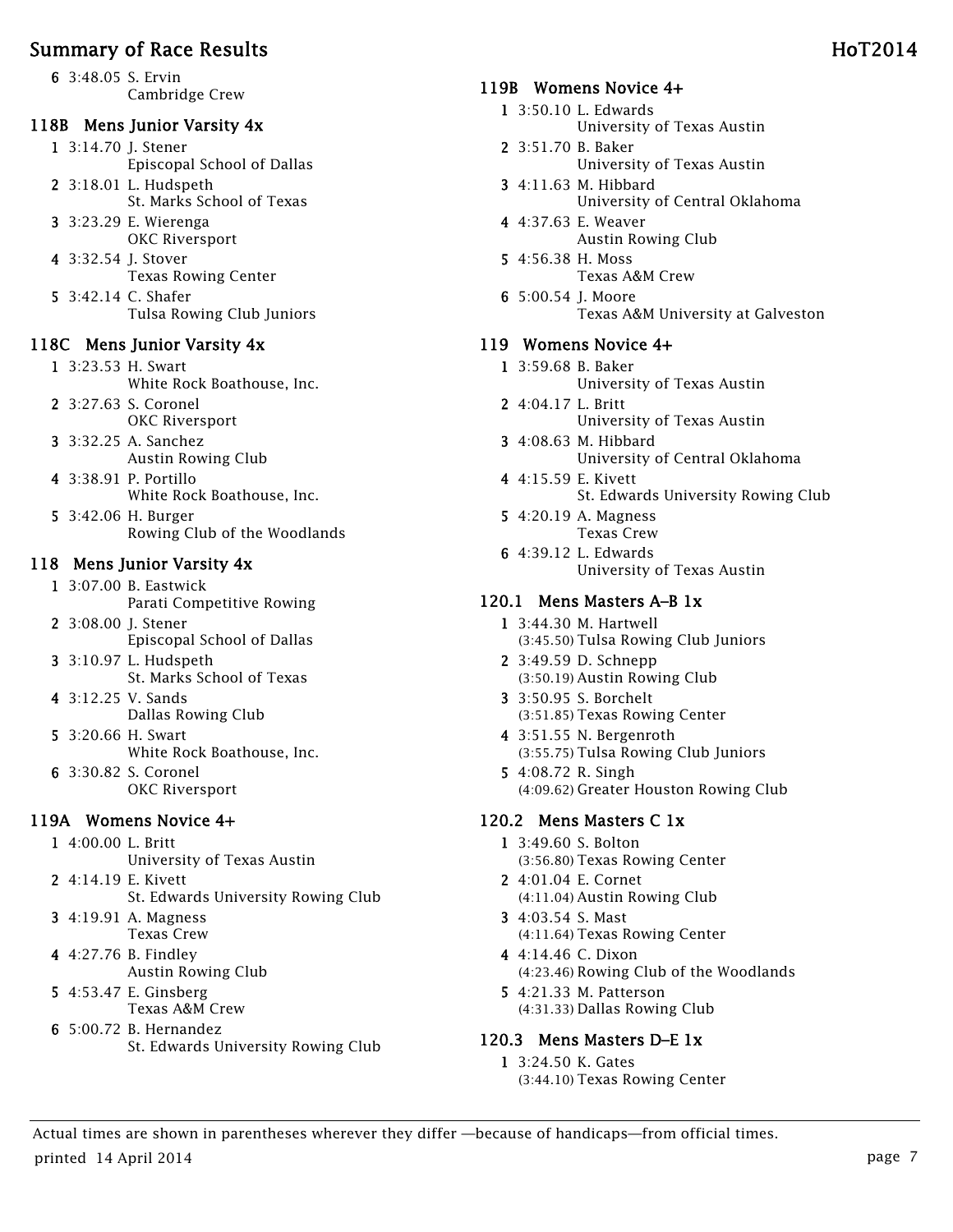- 2 3:36.79 C. Logan (3:57.79) Bay Area Rowing Club of Houston
- 3 3:54.41 D. Feicht (4:12.61) Texas Rowing Center
- 4 3:56.19 J. Schrick (4:11.79) Rowing Club of the Woodlands

# 120.4 Mens Masters F–J 1x

- 1 3:34.81 M. Morschauser (4:16.81) Dallas Rowing Club
- 2 3:37.20 R. Lynch (4:06.10) Texas Rowing Center
- 3 3:37.38 L. Anderson (4:15.38) Unaffiliated (USA)
- 4 3:43.06 M. Watts (4:11.96) Texas Rowing Center

# 121A Womens Junior JV 2x

- 1 3:57.80 M. Anderson OKC Riversport
- 2 4:04.99 J. Ciocca OKC Riversport
- 3 4:09.90 A. Schaefer Texas Rowing Center
- 4 4:17.49 M. Gianakopoulos Austin Rowing Club
- 5 4:18.90 A. Jones Dallas Rowing Club
- 6 4:35.83 M. Dagher Hockaday School

# 121B Womens Junior JV 2x

- 1 4:01.76 J. Ciocca OKC Riversport
- 2 4:10.87 S. Goetz Dallas Rowing Club
- 3 4:16.22 C. Patterson Ursuline Academy of Dallas
- 4 4:17.40 G. Malerba Austin Rowing Club
- 5 4:20.69 S. Stephanos Austin Rowing Club
- 6 4:26.22 K. Conti-McKerrihan Texas Rowing Center
- 7 4:47.94 K. Cooper Dallas Rowing Club

# 121C Womens Junior JV 2x

- 1 4:15.40 R. Ragan Austin Rowing Club
- 2 4:21.19 K. Popolo Ursuline Academy of Dallas 3 4:30.46 B. Kelly
- Texas Rowing Center
- 4 4:32.56 M. Caldwell White Rock Boathouse, Inc.
- 5 4:35.52 E. Arthur Tulsa Rowing Club Juniors
- 6 4:36.50 M. Nolan OKC Riversport
- 7 5:05.09 A. Anderson Ursuline Academy of Dallas

# 121 Womens Junior JV 2x

- 1 3:49.10 J. Ciocca OKC Riversport
- 2 3:51.98 M. Anderson OKC Riversport
- 3 3:57.75 J. Ciocca OKC Riversport
- 4 4:01.81 R. Ragan Austin Rowing Club
- 5 4:08.07 S. Goetz Dallas Rowing Club
- 6 4:28.38 K. Popolo Ursuline Academy of Dallas

# 122 Mens Novice 8+

- 1 3:17.60 J. Kavich Texas Crew
- 2 3:24.64 T. Hamburger Tulsa Rowing Club Juniors
- 3 3:30.08 B. Bradford Austin Rowing Club
- 4 3:32.48 N. Grimaldi Baylor Crew
- 5 3:48.80 M. Orzabal Texas A&M Crew

# 123A Mens Junior Novice 4x

- 1 3:40.50 W. Alexander Bay Area Rowing Club of Houston 2 3:43.31 B. Bell
	- Austin Rowing Club
- 3 3:58.94 z. vallow Texas Rowing Center
- 4 4:01.38 C. Bossalini St. Marks School of Texas
- 5 4:02.22 C. Kennedy Rowing Club of the Woodlands

# 123B Mens Junior Novice 4x

- 1 3:39.70 G. Hendrix Texas Rowing Center
- 2 3:57.11 J. Howe Rowing Club of the Woodlands
- 3 4:03.14 T. Foster Texas Rowing Center
- 4 4:07.51 T. Watt Austin Rowing Club
- 5  $4:33.36$  J. Scheuplein OKC Riversport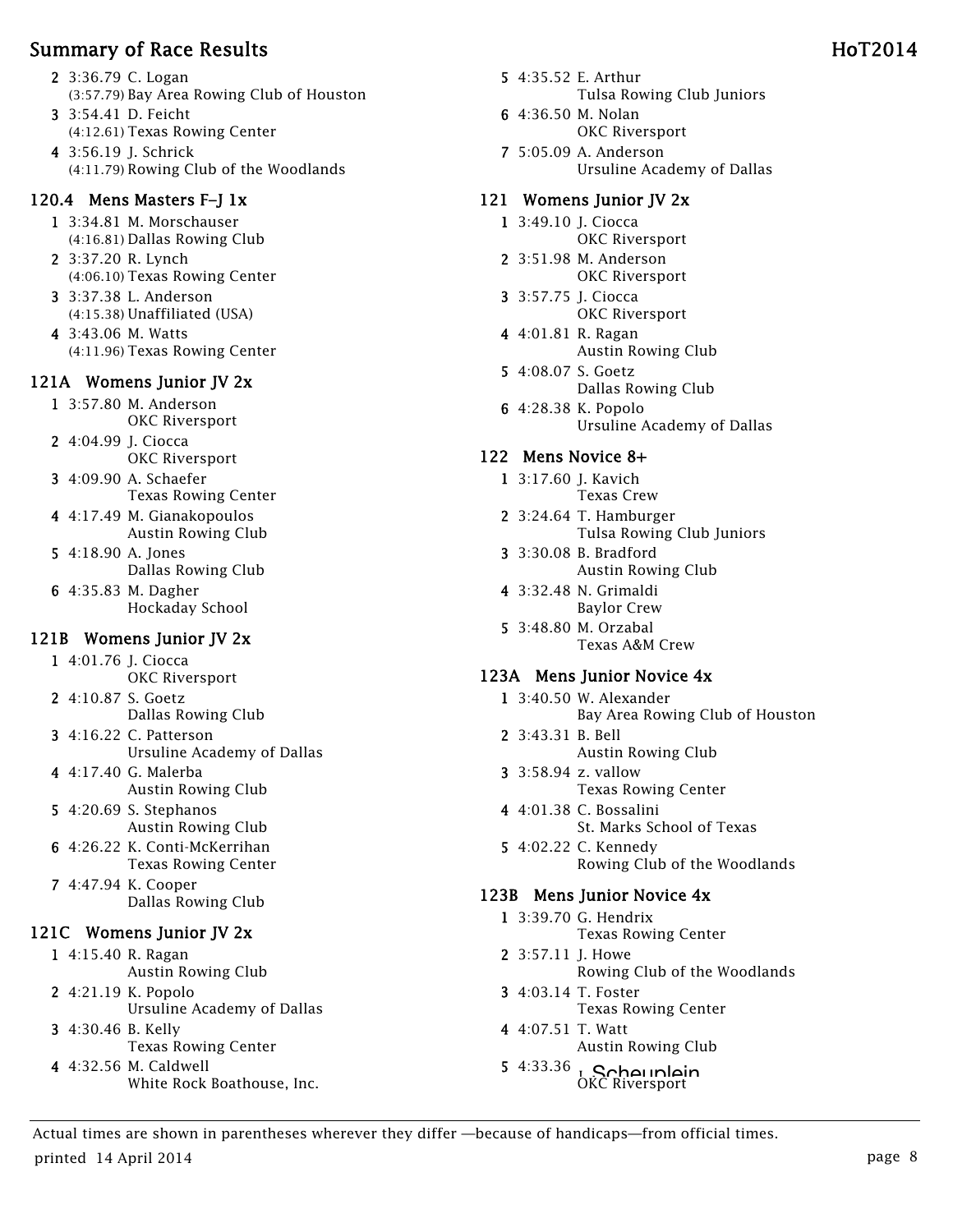#### 123C Mens Junior Novice 4x

- 1 3:34.70 J. Ursini Dallas Rowing Club 2 3:50.86 B. Griffin White Rock Boathouse, Inc.
- 3 4:00.36 J. Peers Texas Rowing Center
- 4 4:04.01 J. Schmieder White Rock Boathouse, Inc.
- 5 4:24.36 J. Libby St. Marks School of Texas

#### 123 Mens Junior Novice 4x

- 1 3:31.00 J. Ursini Dallas Rowing Club
- 2 3:33.98 G. Hendrix Texas Rowing Center
- 3 3:34.67 W. Alexander Bay Area Rowing Club of Houston
- 4 3:35.55 B. Bell Austin Rowing Club
- 5 3:47.83 J. Howe Rowing Club of the Woodlands
- 6 3:48.41 B. Griffin White Rock Boathouse, Inc.

#### 124A Mens Junior 4+

- 1 3:23.40 C. McKinney White Rock Boathouse, Inc.
- 2 3:26.06 J. Merkel Jesuit College Prep of Dallas
- 3 3:27.81 N. Whittemore Jesuit College Prep of Dallas
- 4 3:29.87 S. Allton OKC Riversport
- 5 3:34.09 K. Conti-McKerrihan Texas Rowing Center
- $6 \frac{3:37.87}{0}$  Shadoan OKC Riversport
- 7 3:53.00 D. Coburn Tulsa Rowing Club Juniors

#### 124B Mens Junior 4+

- 1 3:26.00 E. Wierenga OKC Riversport
- 2 3:27.28 M. Opatowsky Jesuit College Prep of Dallas
- 3 3:29.22 D. Reinis Austin Rowing Club
- 4 3:33.16 J. Seely Tulsa Rowing Club Juniors
- 5 3:35.97 J. Buxton OKC Riversport
- 6 3:44.60 D. Hammond Tulsa Rowing Club Juniors

#### 124 Mens Junior 4+

- 1 3:16.50 C. McKinney White Rock Boathouse, Inc.
- 2 3:17.45 E. Wierenga OKC Riversport
- 3 3:18.12 M. Opatowsky Jesuit College Prep of Dallas
- 4 3:21.31 J. Merkel Jesuit College Prep of Dallas
- 5 3:23.03 N. Whittemore Jesuit College Prep of Dallas
- 6 3:24.87 D. Reinis Austin Rowing Club

#### 125A Womens Junior Novice 1x

- 1 4:48.50 M. Eversgerd Dallas Rowing Club
- 2 4:58.01 V. Jacobson Bay Area Rowing Club of Houston
- 3 4:58.81 A. Garrison Rowing Club of the Woodlands
- 4 5:02.26 H. Hansen Texas Rowing Center
- 5 5:11.26 A. Davis Texas Rowing Center
- 6 5:15.56 R. McMeekin OKC Riversport
- 7 5:22.48 P. Villegas Ursuline Academy of Dallas

#### 125B Womens Junior Novice 1x

- 1 4:21.99 T. Pool Founders Rowing Club
- 2 4:34.65 K. Fraser Founders Rowing Club
- 3 4:43.58 E. Jaggers Episcopal School of Dallas
- 4 4:56.19 C. Hall Rowing Club of the Woodlands
- 5 5:01.04 N. Cravey Austin Rowing Club
- 6 5:30.55 J. Kutnick Texas Rowing Center

#### 125C Womens Junior Novice 1x

- 1 4:43.80 C. Van Essen Austin Rowing Club
- 2 4:44.87 A. Touchstone Founders Rowing Club
- 3 4:47.24 E. Brenner OKC Riversport
- 4 4:53.15 K. Keegan OKC Riversport
- 5 5:02.71 A. Williams Texas Rowing Center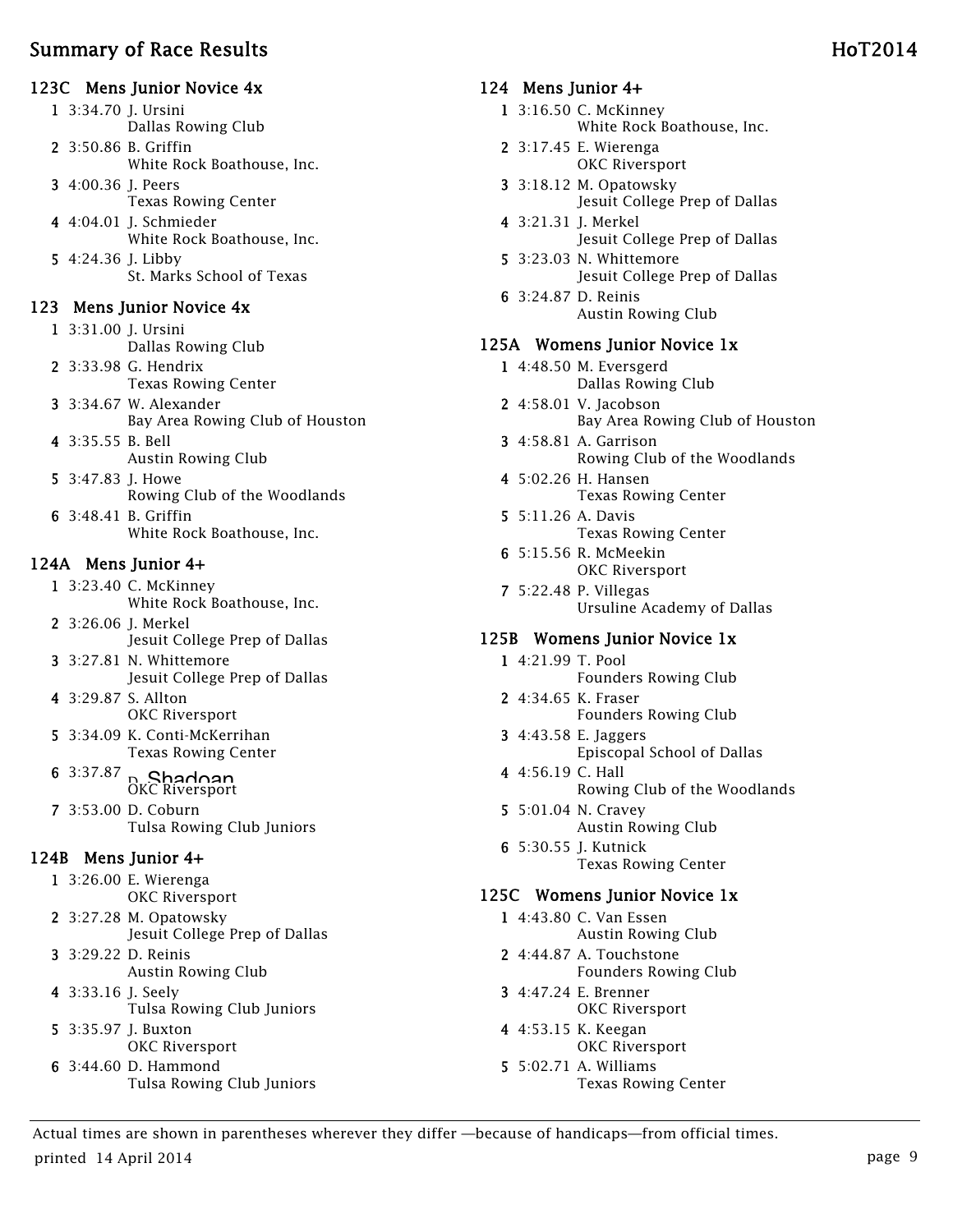6 6:14.56 T. Toudouze Founders Rowing Club

#### 125 Womens Junior Novice 1x

- 1 4:18.70 T. Pool Founders Rowing Club
- 2 4:34.44 K. Fraser Founders Rowing Club
- 3 4:35.48 M. Eversgerd Dallas Rowing Club
- 4 4:36.97 C. Van Essen Austin Rowing Club
- 5 4:39.49 A. Touchstone Founders Rowing Club
- 6 4:48.60 V. Jacobson Bay Area Rowing Club of Houston

## 126 Mens Open 2–

- 1 3:43.80 P. Ellis
	- Texas Rowing Center
- 2 3:44.57 S. Simpson Bay Area Rowing Club of Houston 3 3:47.60 P. Duchala
- Texas Crew
- 4 4:06.65 B. Brandenburg Texas Crew
- 5 4:11.79 K. Lim St. Edwards University Rowing Club

## 127 Mens Masters 2– Hugh Perry Memorial

- 1 3:19.46 M. Morschauser (3:59.46) Dallas Rowing Club
- 2 3:38.70 S. Borchelt (3:41.70) Texas Rowing Center
- 3 3:38.70 R. Schiller (3:49.70) Austin Rowing Club
- 4 3:45.20 J. Vorhies (4:35.80) Dallas Rowing Club

## 128A Womens Junior 4+

- 1 3:46.00 K. Erickson OKC Riversport
- 2 3:51.97 C. Childs Texas Rowing Center
- 3 3:53.83 S. Criswell Austin Rowing Club
- 4 3:55.25 S. Coleman Texas Rowing Center
- 5 4:06.19 N. Baumann Tulsa Rowing Club Juniors
- 6 4:18.55 M. Newby OKC Riversport

## 128B Womens Junior 4+

1 3:48.64 X. Yousey OKC Riversport

- 2 3:50.72 A. Denis Texas Rowing Center
- 3 3:56.36 J. Stumpf White Rock Boathouse, Inc.
- 4 4:02.25 M. Epps OKC Riversport
- 5 4:20.50 E. Arthur Tulsa Rowing Club Juniors

#### 128 Womens Junior 4+

- 1 3:37.40 A. Denis Texas Rowing Center
- 2 3:38.23 K. Erickson OKC Riversport
- 3 3:40.27 X. Yousey OKC Riversport
- 4 3:47.66 J. Stumpf White Rock Boathouse, Inc.
- 5 3:54.68 C. Childs Texas Rowing Center
- 6 3:55.26 S. Criswell Austin Rowing Club

#### 129.1 Mixed Masters A–B 4x

- 1 3:29.92 A. Reinfeld (3:30.62) Austin Rowing Club
- 2 3:30.80 S. Gribbons (3:31.30) Bay Area Rowing Club of Houston
- 3 3:48.04 M. Maxwell (3:48.74) Greater Houston Rowing Club
- 4 4:06.19 R. Hojel (4:08.59) Texas Rowing Center

# 129.2 Mixed Masters C–D 4x

- 1 3:19.30 K. Gates (3:27.30) Texas Rowing Center
- 2 3:20.18 K. Elting (3:28.18) Dallas Rowing Club
- 3 3:34.73 E. Cornet (3:41.93) Austin Rowing Club
- 4 3:35.35 K. Whitehead (3:41.15) Greater Houston Rowing Club
- 5 3:47.52 M. Tourtellott (3:58.12) Bay Area Rowing Club of Houston
- 6 3:50.15 J. Andrews (4:00.75) Texas Rowing Center
- 7 4:02.63 A. Ivey (4:11.43) Dallas Rowing Club

## 129.3 Mixed Masters E–J 4x

- 1 3:22.69 W. Crawford (3:53.09) Texas Rowing Center
- 2 3:23.00 C. Haenni (3:43.50) Texas Rowing Center
- 3 3:39.23 P. Pierce (3:59.73) Texas Rowing Center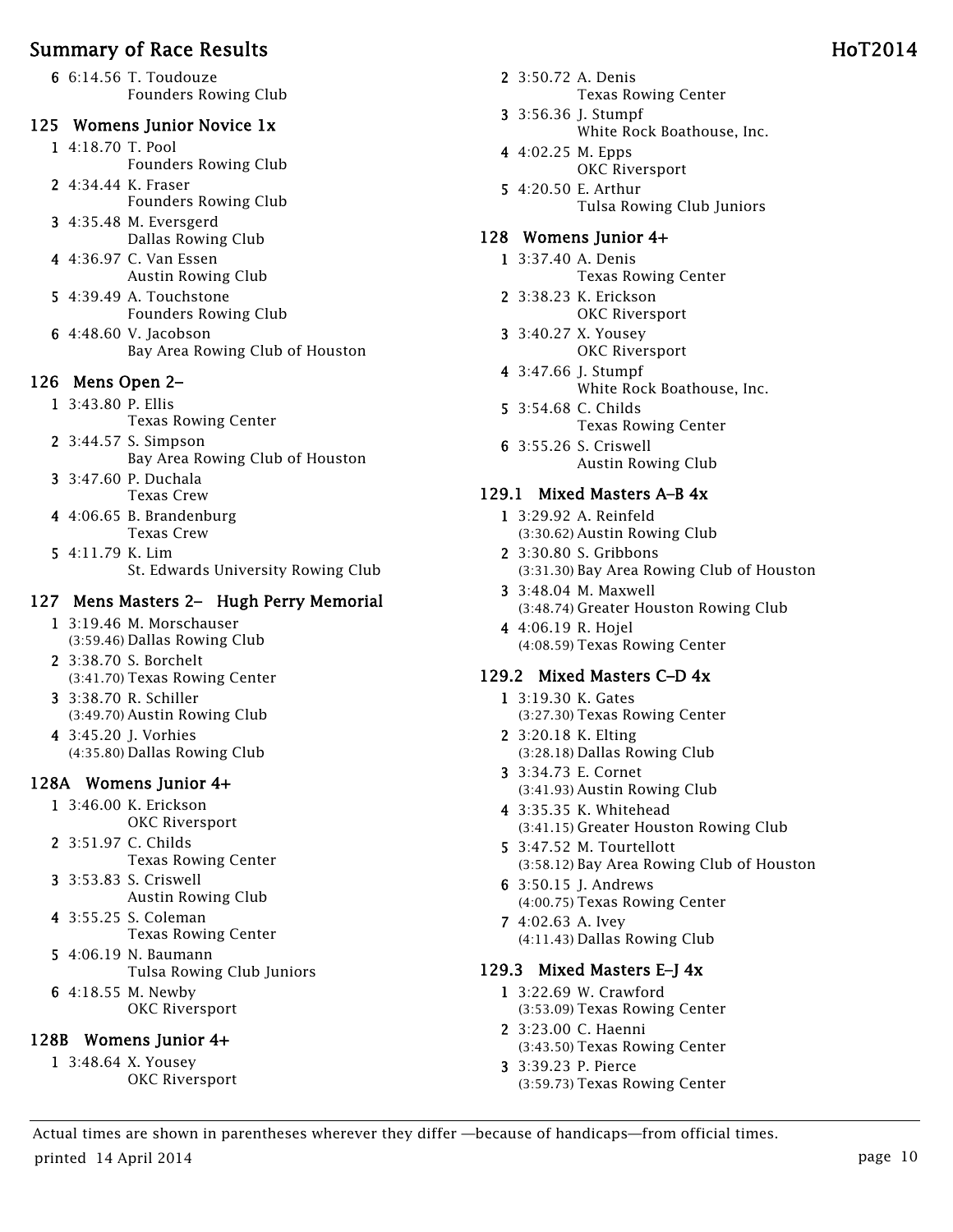- 4 3:45.79 S. Schisler (4:01.49) Texas Rowing Center
- 5 4:03.57 S. Brinkman (4:21.57) Texas Rowing Center
- 6 4:05.39 T. Smith (4:22.19) Texas Rowing Center

#### 130 Mixed Novice 8+

- 1 3:40.20 S. Shadwell Rice University Rowing Club
- 2 3:44.09 B. Findley Austin Rowing Club
- 3 3:53.97 J. Moore Texas A&M University at Galveston
- 4 3:58.08 S. Longe St. Edwards University Rowing Club 5 3:58.61 K. Schmidt
	- Texas Rowing Center
- 6 4:30.58 A. Shytles St. Edwards University Rowing Club

# 131 Womens Open 2–

- 1 4:05.10 M. Martens University of Central Oklahoma
- 2 4:15.07 B. Rawlins University of Central Oklahoma
- 3 4:15.96 L. Loomis University of Central Oklahoma
- 4 4:17.50 C. Timmerman Texas Rowing Center
- 5 4:21.42 M. Hibbard University of Central Oklahoma
- 6 4:23.42 C. Robinette University of Central Oklahoma

# 132 Womens Masters 2–

1 4:12.14 C. Noskey (4:14.14) Austin Rowing Club

# 133 Men/Women Adaptive 1x

1 5:54.60 M. Wright Texas Rowing Center

# 134 Mixed Adaptive 4x

1 6:20.90 C. Charnitski Austin Rowing Club

# 201 Womens Junior Novice 2x

- 1 4:12.00 M. Goulet Texas Rowing Center
- 2 4:14.20 G. Acosta Lane Texas Rowing Center
- 3 4:20.05 B. Seifert
- Austin Rowing Club
- 4 4:23.55 D. Diaz Austin Rowing Club
- 5 4:24.00 K. Popolo Ursuline Academy of Dallas
- 6 4:27.84 A. Pineda Rowing Club of the Woodlands
- 7 4:28.00 D. Garrett OKC Riversport
- 8 4:33.38 H. Hansen Texas Rowing Center
- 9 4:33.91 E. Martin Ursuline Academy of Dallas
- 10 4:38.91 S. Choat Austin Rowing Club
- 11 4:41.41 D. Jones Austin Rowing Club
- 12 4:42.38 W. Pendley-Griffin OKC Riversport
- 13 4:46.53 A. Williams Texas Rowing Center
- 14 4:57.16 B. Otto OKC Riversport
- 15 5:25.09 F. Leonard Ursuline Academy of Dallas

# 202 Mens Junior 8+

- 1 2:59.50 J. Schwab Jesuit College Prep of Dallas
- 2 3:01.62 E. Wierenga OKC Riversport
- 3 3:02.53 C. McKinney White Rock Boathouse, Inc.
- 4 3:06.06 M. Zajac OKC Riversport
- 5 3:10.66 N. Whittemore Jesuit College Prep of Dallas
- 6 3:12.56 A. Sanchez Austin Rowing Club
- 7 3:27.19 D. Shadoan OKC Riversport

# 205 Mens Junior Novice 2x

- 1 3:48.30 B. Bell
	- Austin Rowing Club
- 2 3:57.60 G. Hendrix Texas Rowing Center
- 3 4:07.76 R. Escalante Bay Area Rowing Club of Houston
- 4 4:13.01 Z. Vanbiber Rowing Club of the Woodlands
- 5 4:13.80 R. Bird Rowing Club of the Woodlands
- 6 4:14.72 K. Schlemmer Texas Rowing Center
- 7 4:18.90 P. McWatters St. Marks School of Texas
- 8 4:19.12 M. Tillman Rowing Club of the Woodlands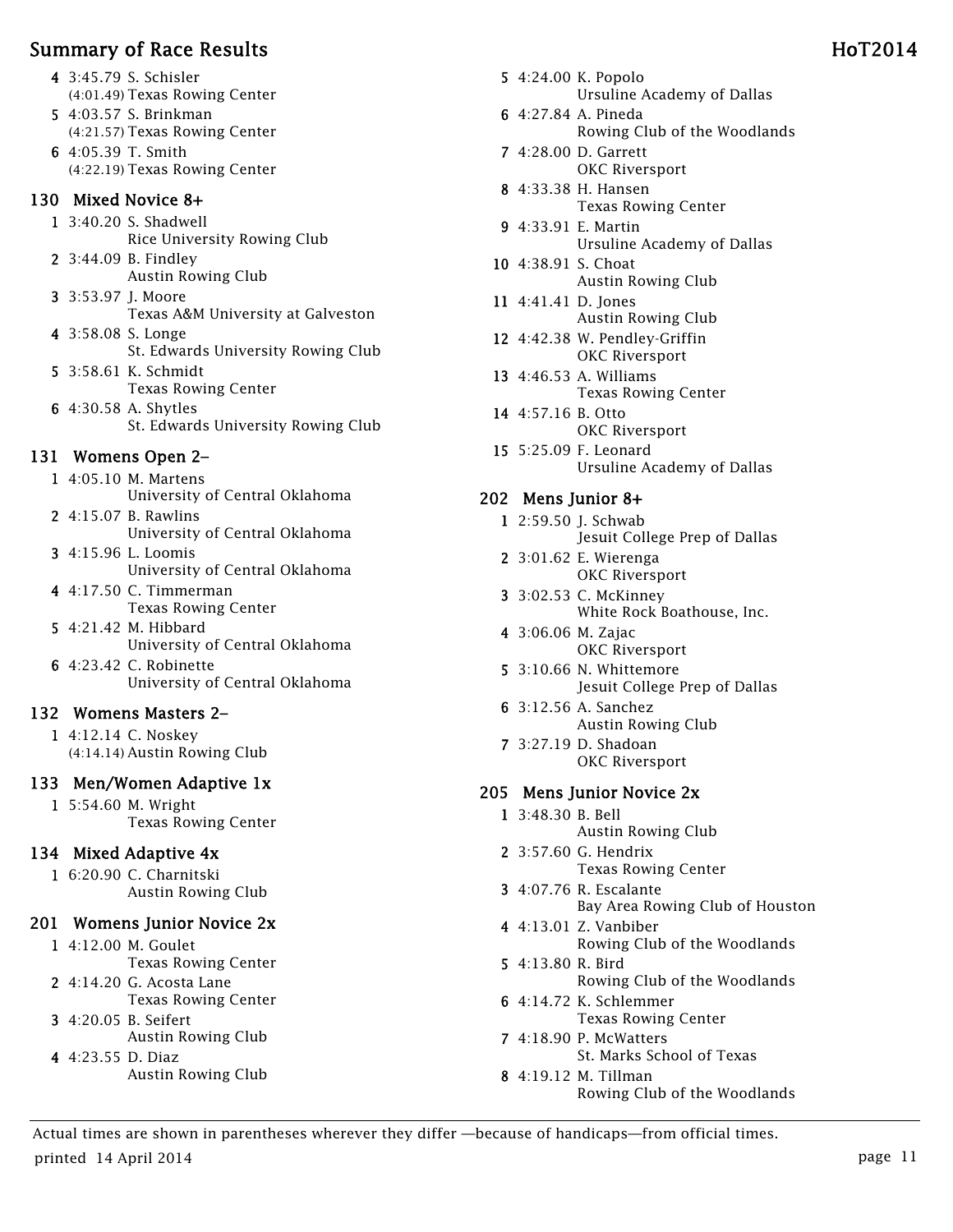| Summary of Race Results                               | HoT2014                                                               |
|-------------------------------------------------------|-----------------------------------------------------------------------|
| 9 4:26.40 C. Bossalini<br>St. Marks School of Texas   | 3 3:54.80 C. Van Essen<br>Austin Rowing Club                          |
| 10 4:27.06 E. Sloat<br>Austin Rowing Club             | 4 3:58.24 G. Davis<br><b>Texas Rowing Center</b>                      |
| 11 4:33.80 I. Fitzgerald<br>St. Marks School of Texas | 5 3:59.59 Z. McMillan<br>OKC Riversport                               |
| 12 4:37.08 C. Kennedy<br>Rowing Club of the Woodlands | 6 4:03.65 L. Carlson<br>White Rock Boathouse, Inc.                    |
| 13 4:38.36 A. Parker<br>OKC Riversport                | 7 4:35.35 L. Johnson<br>Austin Rowing Club                            |
| 206 Womens Junior 8+                                  | 8 4:38.46 A. Williams                                                 |
| 1 3:21.60 K. Erickson<br>OKC Riversport               | <b>Texas Rowing Center</b><br>9 5:00.98 G. Bartlett<br>OKC Riversport |
| 2 3:24.16 S. Neaves<br><b>Texas Rowing Center</b>     | 213 Womens Junior Lightweight 2x                                      |
| 3 3:24.92 k. playfair<br>Austin Rowing Club           | 1 3:59.00 X. Yousey<br>OKC Riversport                                 |
| 4 3:27.07 A. Sewell<br>OKC Riversport                 | 2 4:07.80 M. Miller<br>Parati Competitive Rowing                      |
| 5 3:35.90 L. Whitsell<br><b>Texas Rowing Center</b>   | 3 4:09.05 B. Stuart<br>Ursuline Academy of Dallas                     |
| 6 3:39.01 J. Stumpf<br>White Rock Boathouse, Inc.     | 4 4:09.28 G. Foulkrod<br>Austin Rowing Club                           |
| 7 3:40.56 L. Kline<br>OKC Riversport                  | 5 4:12.99 A. Sewell<br>OKC Riversport                                 |
| 8 3:41.78 R. Cravey<br>Austin Rowing Club             | 6 4:13.68 E. Michel<br>Hockaday School                                |
| 207 Mens Junior Lightweight 4+                        | 7 4:19.43 R. Cravey<br>Austin Rowing Club                             |
| 1 3:22.50 G. Di Filippo<br>OKC Riversport             | 8 4:23.66 R. Hazbun<br>Hockaday School                                |
| 2 3:25.10 T. Heinen<br><b>Texas Rowing Center</b>     | 9 4:28.89 M. Dagher<br>Hockaday School                                |
| 3 3:25.35 T. Marron<br>Jesuit College Prep of Dallas  | 10 4:31.36 L. Siiteri<br><b>Texas Rowing Center</b>                   |
| 4 3:30.80 C. Goyer<br>OKC Riversport                  | 11 4:32.76 B. Kelly<br><b>Texas Rowing Center</b>                     |
| 5 3:34.27 D. Basile<br>OKC Riversport                 | 12 4:38.44 E. Kylander<br>Rowing Club of the Woodlands                |
| 6 3:38.21 B. Peck<br><b>Austin Rowing Club</b>        | 215 Mens Junior Novice 4+                                             |
| 7 3:41.38 P. Notzon<br><b>Texas Rowing Center</b>     | 1 3:39.30 E. Doran<br>Jesuit College Prep of Dallas                   |
| 8 3:45.59 H. Swart<br>White Rock Boathouse, Inc.      | 2 3:44.50 M. Stroud<br>OKC Riversport                                 |
| $0.4 \times 0.1$                                      | 1700T                                                                 |

- 9 3:45.94 J. Schwab Jesuit College Prep of Dallas
- 10 4:13.82 C. Burch OKC Riversport

#### 210 Womens Junior Novice 8+

1 3:42.70 M. Goulet Texas Rowing Center 2 3:47.32 E. Brenner OKC Riversport

- 3 3:54.80 C. Van Essen Austin Rowing Club
- 4 3:58.24 G. Davis Texas Rowing Center
- 5 3:59.59 Z. McMillan OKC Riversport
- 6 4:03.65 L. Carlson White Rock Boathouse, Inc.
- 7 4:35.35 L. Johnson Austin Rowing Club
- 8 4:38.46 A. Williams Texas Rowing Center
- 9 5:00.98 G. Bartlett OKC Riversport

#### 213 Womens Junior Lightweight 2x

- 1 3:59.00 X. Yousey OKC Riversport
- 2 4:07.80 M. Miller Parati Competitive Rowing
- 3 4:09.05 B. Stuart Ursuline Academy of Dallas
- 4 4:09.28 G. Foulkrod Austin Rowing Club
- 5 4:12.99 A. Sewell OKC Riversport
- 6 4:13.68 E. Michel Hockaday School
- 7 4:19.43 R. Cravey Austin Rowing Club
- 8 4:23.66 R. Hazbun Hockaday School
- 9 4:28.89 M. Dagher Hockaday School
- 10 4:31.36 L. Siiteri Texas Rowing Center
- 11 4:32.76 B. Kelly Texas Rowing Center
- 12 4:38.44 E. Kylander Rowing Club of the Woodlands

## 215 Mens Junior Novice 4+

- 1 3:39.30 E. Doran Jesuit College Prep of Dallas
- 2 3:44.50 M. Stroud OKC Riversport
- 3 3:47.09 T. Freeman Jesuit College Prep of Dallas
- 4 3:48.58 G. Hendrix Texas Rowing Center
- 5 3:51.36 B. Bell Austin Rowing Club 6 3:56.03 B. Griffin
	- White Rock Boathouse, Inc.
- 7 4:11.69 A. Parker OKC Riversport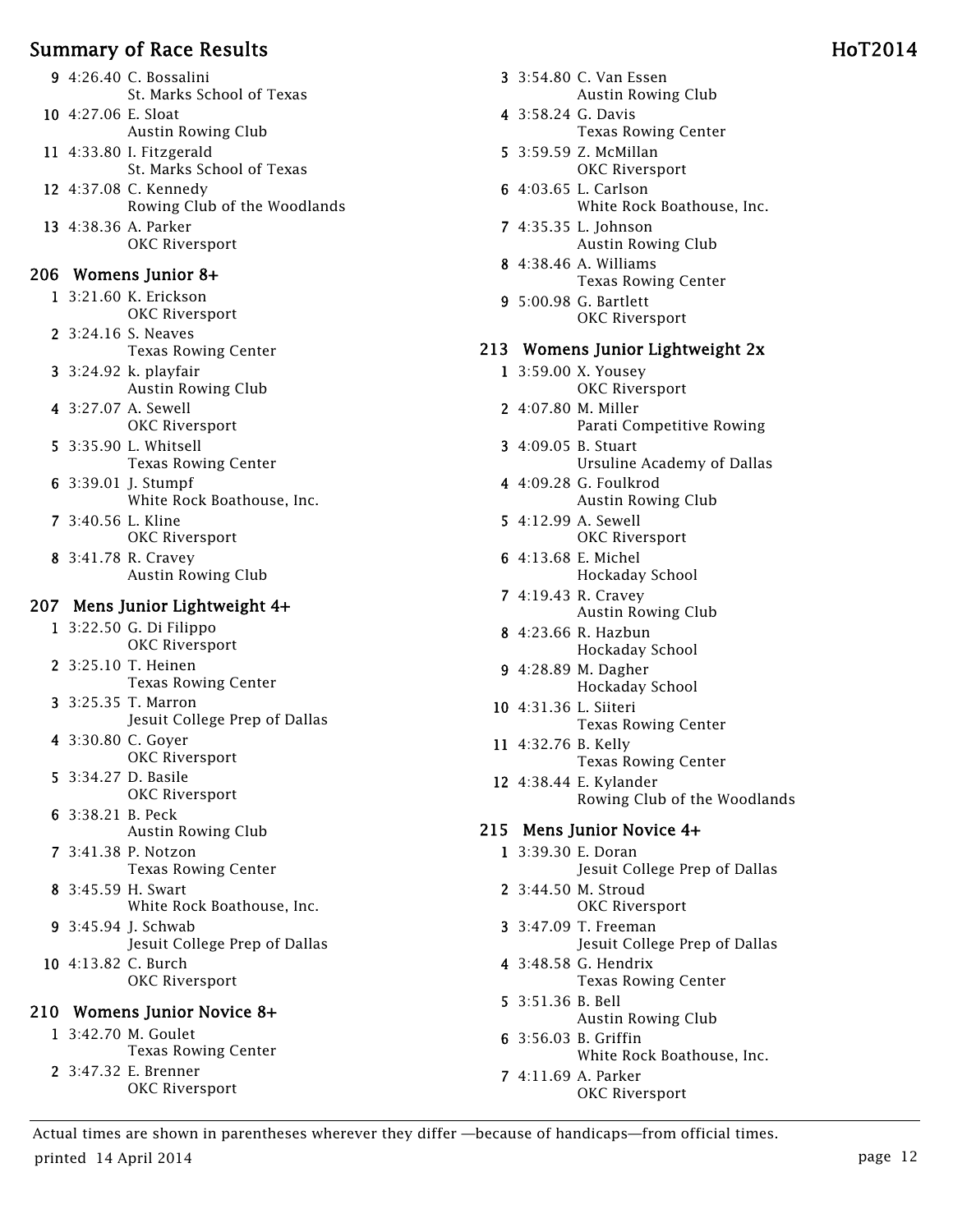- 8 4:26.10 D. Relland OKC Riversport
- 9 4:34.06 z. vallow Texas Rowing Center
- 10 4:34.29 W. Sellers Jesuit College Prep of Dallas

#### 216 Womens Junior 1x

- 1 4:11.80 K. Erickson OKC Riversport
- 2 4:14.62 C. McMeekin OKC Riversport
- 3 4:17.52 L. Azuela Austin Rowing Club
- 4 4:23.40 A. Smith Parati Competitive Rowing
- 5 4:27.77 E. Demmer Texas Rowing Center
- 6 4:29.86 K. King Ursuline Academy of Dallas
- 7 4:30.19 S. Criswell Austin Rowing Club
- 8 4:31.24 L. Karam Ursuline Academy of Dallas
- 9 4:32.06 M. Hruska Greater Houston Rowing Club
- 10 4:32.43 M. Kurka Texas Rowing Center
- 11 4:40.00 M. Whitney Parati Competitive Rowing
- 12 4:42.84 C. Bradee Ursuline Academy of Dallas

## 217A Mens Open 2x

- 1 3:32.00 K. Gates Texas Rowing Center 2 3:40.66 R. Singh Greater Houston Rowing Club 3 4:01.00 M. Caporella Austin Rowing Club
- 4 4:01.88 A. Cantu Texas Rowing Center

# 217B Mens Open 2x

1 3:37.00 J. Allen Milwaukee School of Engineering (MSOE) 2 3:45.44 B. Parkerson White Rock Boathouse, Inc. 3 4:01.88 T. Kouris Rice University Rowing Club 4 4:07.60 B. Bradford Austin Rowing Club

5 4:35.25 T. Threatt Rice University Rowing Club

#### 224 Mens Junior 1x

- 1 3:46.80 J. Puzz
	- Parati Competitive Rowing
- 2 3:47.00 A. Gomez Parati Competitive Rowing
- 3 3:49.34 C. Shafer Tulsa Rowing Club Juniors
- 4 3:49.64 C. Jones Parati Competitive Rowing
- 5 3:55.80 B. Eastwick Parati Competitive Rowing
- 6 4:00.53 J. Stover Texas Rowing Center
- 7 4:06.16 A. Sanchez Austin Rowing Club
- 8 4:09.80 T. Crotts Texas Rowing Center
- 9 4:11.90 P. Dunham Texas Rowing Center
- 10 4:20.65 B. McPherson OKC Riversport
- 11 4:25.17 A. Best OKC Riversport

#### 225 Mens Junior Lightweight 2x

- 1 3:43.30 B. Pellowski Texas Rowing Center
- 2 4:02.48 T. Raymond Parati Competitive Rowing
- 3 4:07.11 G. Di Filippo OKC Riversport
- 4 3:54.00 T. Heinen Texas Rowing Center
- 5 4:10.48 P. Notzon Texas Rowing Center
- 6 3:57.70 B. Miller Rowing Club of the Woodlands
- 7 4:03.82 D. Basile OKC Riversport
- 8 4:01.02 H. Swart White Rock Boathouse, Inc.
- 9 4:05.61 J. Howe Rowing Club of the Woodlands
- 10 4:13.85 C. Goyer OKC Riversport
- 11 4:25.33 M. Lynaugh Texas Rowing Center

## 227 Womens Junior Novice 4+

- 1 4:17.00 E. Brenner OKC Riversport
- 2 4:20.20 C. Van Essen
	- Austin Rowing Club
- 3 4:25.01 S. Hollis Texas Rowing Center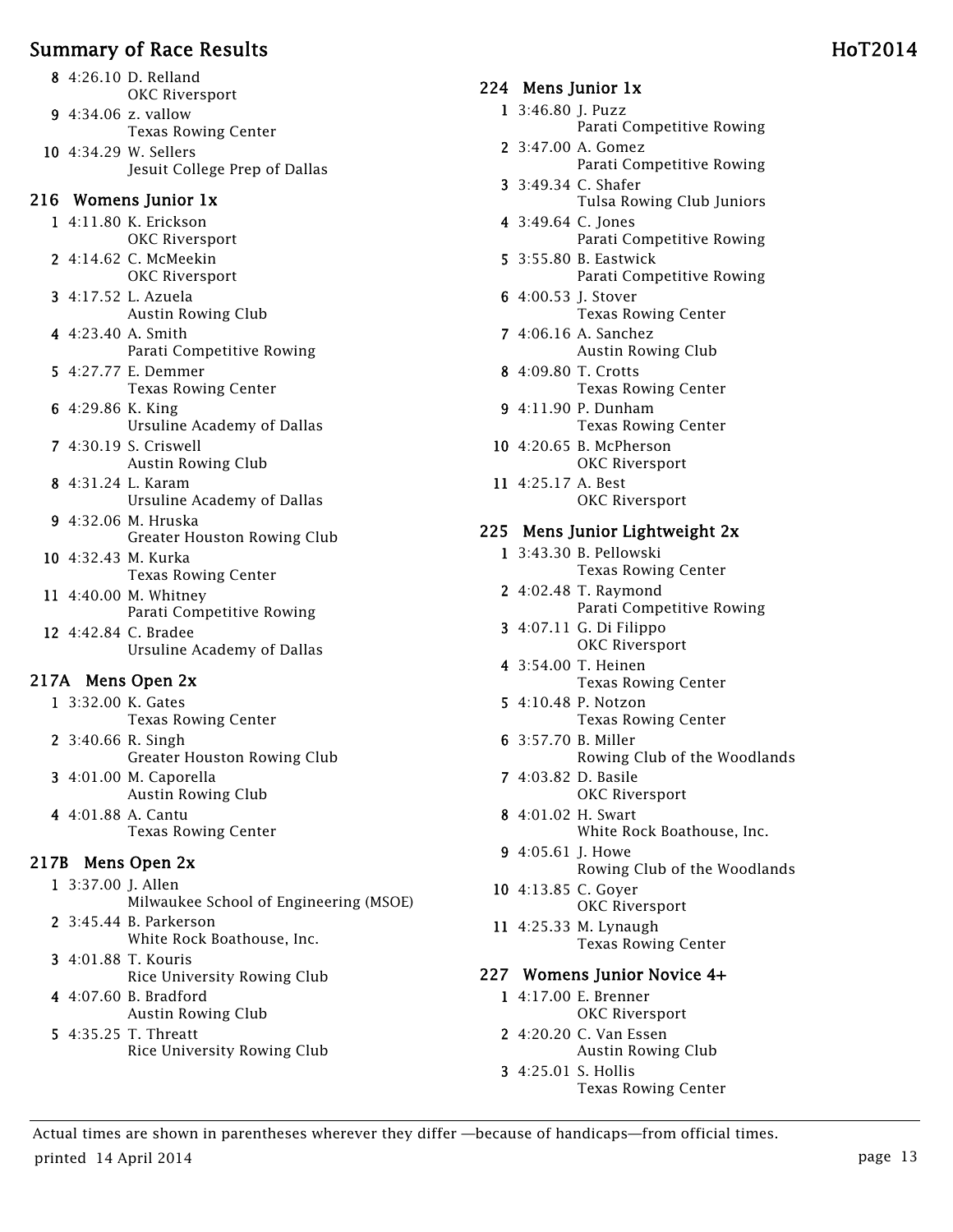- 5 4:33.12 Z. McMillan OKC Riversport
- 6 4:49.51 A. Brant OKC Riversport
- 7 4:52.46 C. Braun Texas Rowing Center
- 8 4:53.00 N. Cravey Austin Rowing Club
- 9 5:06.38 M. Sullivan OKC Riversport

#### 228 Womens Junior Rec 1x

- 1 5:39.60 W. Keith Texas Rowing Center
- 2 5:51.40 R. Guess Texas Rowing Center
- 3 5:54.53 P. Beville Austin Rowing Club
- 4 5:57.04 Y. Zars Austin Rowing Club
- 5 5:59.82 K. Pranno Texas Rowing Center
- 6 6:00.74 S. Bailey OKC Riversport
- 7 6:13.69 L. Johnson Austin Rowing Club
- 8 7:03.78 P. Schell Texas Rowing Center 9 7:23.82 A. Fall
- OKC Riversport
- 10 7:43.90 L. Schulmeyer Texas Rowing Center

## 229 Womens Junior Lightweight 1x

- 1 4:41.40 A. West OKC Riversport
- 2 4:44.28 B. Perry Austin Rowing Club
- 3 4:48.90 C. Carlander Texas Rowing Center
- 4 4:49.50 V. Victoria OKC Riversport
- 5 4:50.50 A. Brown Parati Competitive Rowing
- 6 4:58.44 M. Pacheco Greater Houston Rowing Club
- 7 5:13.80 P. Alexander Ursuline Academy of Dallas
- 8 5:19.11 R. Barker Parati Competitive Rowing
- 9 5:23.72 M. Epps OKC Riversport
- 10 7:29.29 S. Nolasco Rowing Club of the Woodlands

#### 230 Womens Junior 2–

- 1 4:10.60 K. Brewer
	- Texas Rowing Center
- 2 4:12.30 M. Lange OKC Riversport
- 3 4:20.24 S. Darwin Parati Competitive Rowing
- 4 4:23.70 E. Demmer Texas Rowing Center
- 5 4:24.06 B. Bartholomew Austin Rowing Club
- 6 4:29.18 k. playfair Austin Rowing Club
- 7 4:30.16 M. Anderson OKC Riversport
- 8 4:34.76 R. Ragan Austin Rowing Club
- 9 4:36.89 C. McMeekin OKC Riversport
- 10 4:48.64 S. Coleman Texas Rowing Center
- 11 5:05.64 W. Hamlin Texas Rowing Center
- 12 5:22.72 L. Allan Austin Rowing Club
- 13 5:27.98 C. Riddle Rowing Club of the Woodlands

## 231A Mens Open 4+

- 1 3:47.00 J. Allen Milwaukee School of Engineering (MSOE)
- 2 3:54.75 W. Perkins Texas A&M Crew
- 3 3:57.00 F. Finucane Milwaukee School of Engineering (MSOE)
- 4 3:59.85 K. Alexander Texas Crew
- 5 4:02.15 B. Perry Bay Area Rowing Club of Houston

## 231B Mens Open 4+

- 1 3:47.00 P. Duchala Texas Crew
- 2 3:50.60 A. Reinfield Austin Rowing Club
- 3 4:17.03 G. Hardin Texas A&M Crew
- 4 4:20.81 K. Lim
	- St. Edwards University Rowing Club
- 5 4:26.97 A. Iyer Texas Crew

## 234A Mens Open 1x

1 4:30.20 D. Schnepp Austin Rowing Club